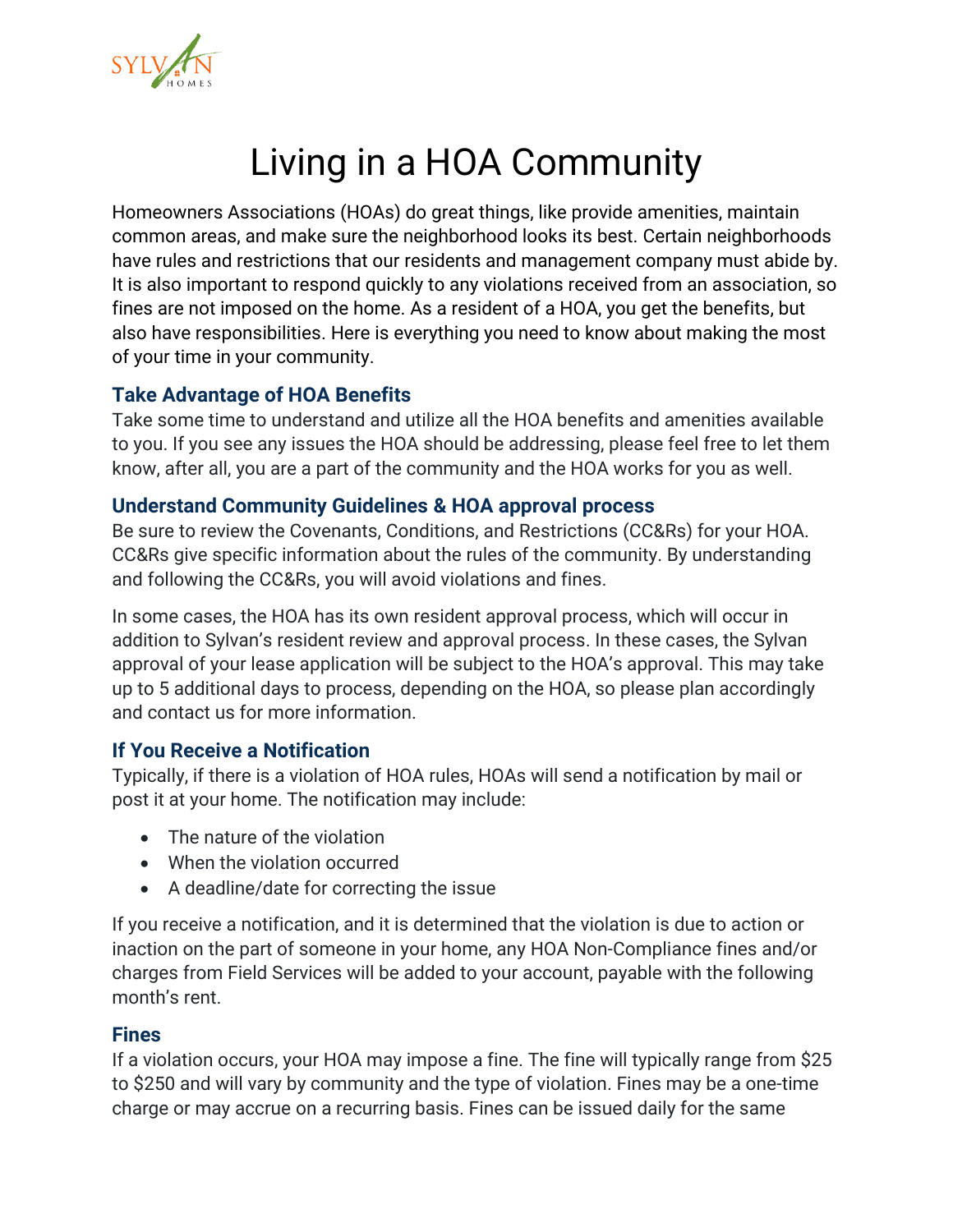violation and can increase with each additional violation. That means that a simple fine can quickly end up costing hundreds of dollars.

## **If You Receive a Fine**

Quickly correcting the violation and paying the fine will help ensure the fine stays as low as possible. This will also avoid a HOA from taking legal action to enforce compliance and payment, which will result in additional costs including Sylvan's attorney's fees to defend and resolve the issue.

If you have any questions about your HOA, please visit your HOA's website or contact us at 404-937-3042.

# Common HOA Violations

Here are some of the most common reasons people receive HOA fines and what you can do to avoid them.

#### **Lawn**

Mow and edge the grass regularly and keep it free from weeds. Fertilize seasonally so the grass looks its best year-round. Keep the lawn watered and free from debris, leaves, and clutter.

#### **Irrigation Systems**

Setting the clock, testing the system weekly for correct function, adjusting sprinkler heads, and replacing broken sprinkler heads, if needed. Repairs to the clock, electronics, pumps, and underground pipes.

#### **Landscaping**

Keep all plants, from ground level to 8ft height, trimmed. Let us know right away if taller trees need trimming, so we can take care of that for you. Remove debris and keep the landscaped areas free from weeds. If you have an irrigation system, make sure it works properly so your yard receives enough water and meets the landscaping requirements of the HOA. Be sure to test the system weekly, adjust sprinkler heads as needed to ensure proper coverage and to minimize overspray, and replace any broken sprinkler heads.

## **Parking**

Park only in the garage or driveway. Avoid parking in the street for more than a couple hours. If you have guests staying with you, request temporary street parking from your HOA.

#### **Improvements**

Most HOAs require written authorization before any improvements can be made to the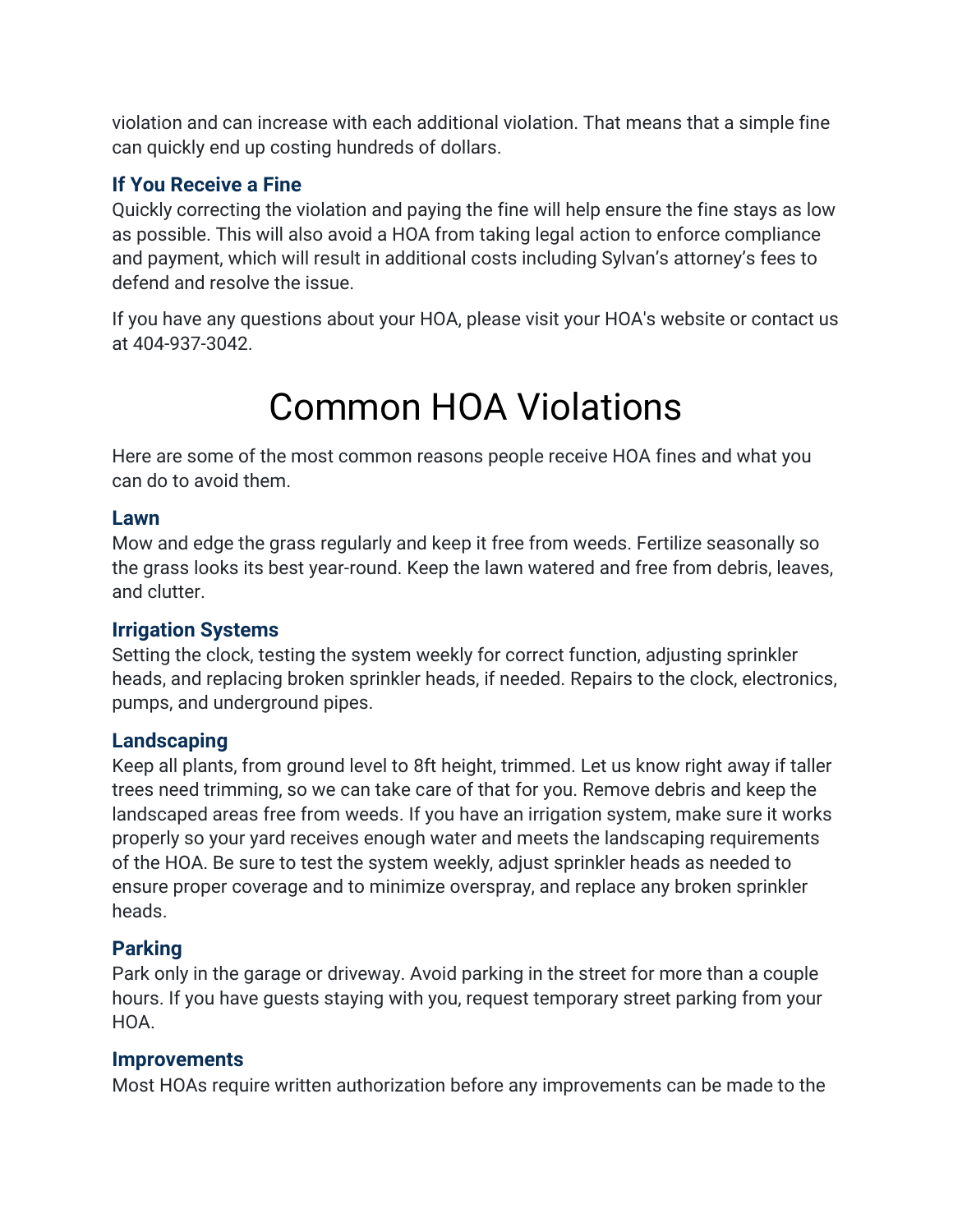property. If you want to make changes that involve paint, landscaping, or adding/removing anything that will be permanent or semi-permanent, please let us know.

#### **Driveway Appearance**

Keep your driveway free from car fluid stains such as oil, transmission, coolant, and others. Avoid leaving your garage door open for long periods of time.

## **Trash Bins**

Place trash bins out on trash collection day and move them out of sight after they have been emptied.

### **Recreational Equipment**

In general, any recreational equipment must be stored out of sight. The most common examples are: basketball goals, trampolines, and above-ground swimming pools.

As always, if you have any questions, please contact us at 404-937-3042 or at customerservice@sylvanhs.com.

## Accessing HOA Amenities

Now more than ever, we are all looking for ways to enjoy our homes and communities. One of the best things about living in a Sylvan home is that many of our communities have Homeowners Associations (HOAs) that offer amazing amenities.

If you live in one of these HOA communities and have not yet gained access to the amenities, we are here to help guide you through the process.

## **Step 1 – Contact your HOA and Pay the Fee (if applicable)**

Some communities require a fee to use the amenities, which you will pay to the HOA directly.

## **Step 2 – Start Using the Amenities**

Once you receive an amenity pass or keycard from your HOA, you are free to start using the wonderful features in your community, barring of course any usage restrictions currently in place.

## Common Questions about HOA Amenities

Here are some common questions about HOA amenities:

## **Once I pay the fee and gain access, is the amenity pass for one resident, or everyone living in the home?**